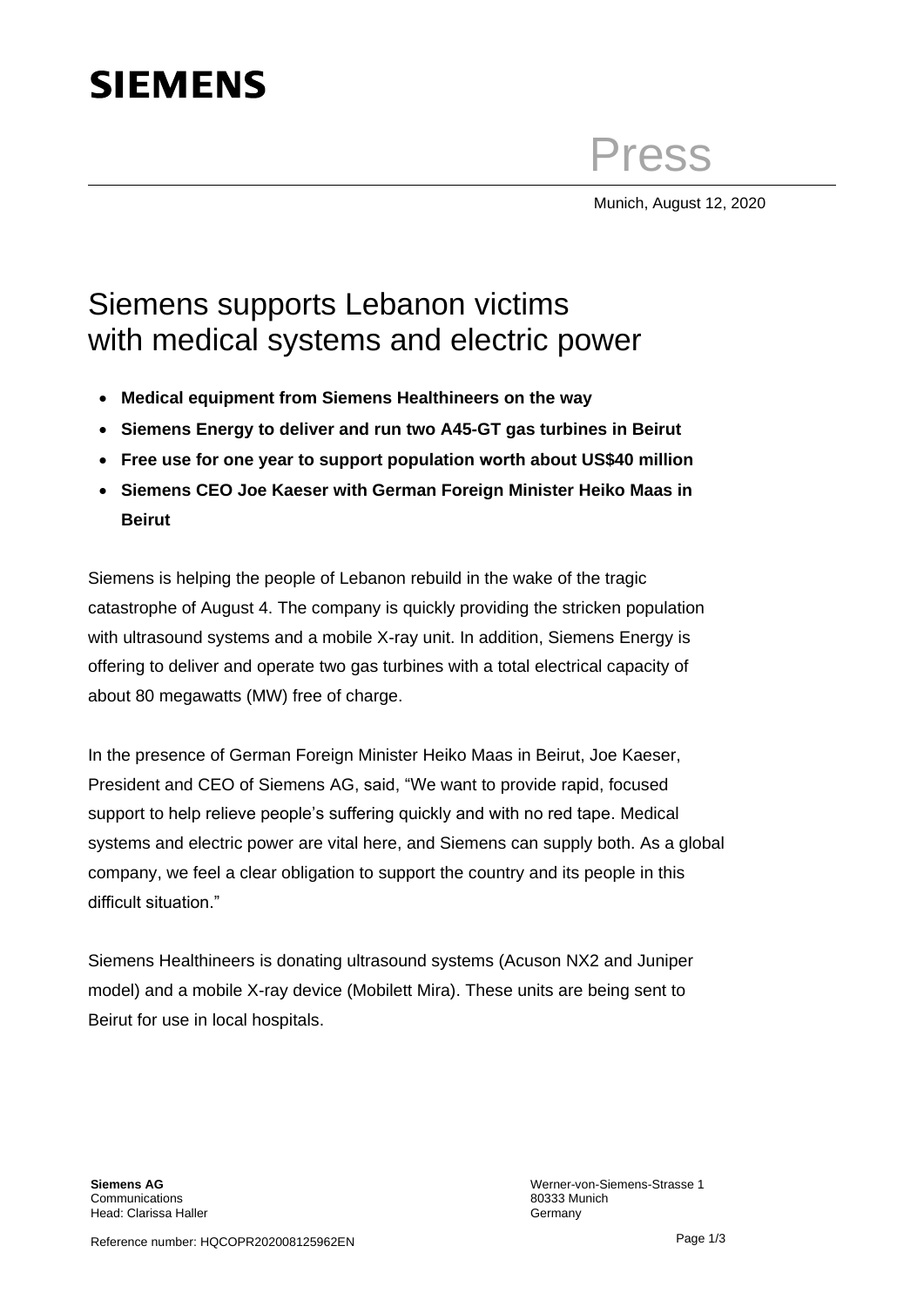**Siemens AG** Press release

"Our hearts and minds are with the people of Beirut in this particularly difficult situation," said Bernd Montag, CEO of Siemens Healthineers. "The purpose of our company is to use our innovations in order to help people lead longer and healthier lives. That's why we're working quickly to relieve the worst distress at local hospitals."

To enable the capital to deal with the disaster's devastating effects, Siemens Energy is offering to provide two mobile SGT-A45 gas turbines that can help secure emergency electric power for the city. These mobile units can be rapidly transported to Beirut and put into operation. Discussions on the logistics process are already in progress. Access to electric power is especially crucial after a catastrophe. Given the damage to the local infrastructure, vital services like hospitals urgently need reliable electric power, and this fast solution could provide significant support for the city and its population. The total capacity of around 80 MW could provide electricity for about 150,000 people (ten percent of Beirut's population). Delivery and startup by Siemens would take place in the next six to twelve weeks. The two units are to be provided for one year free of charge. The use of these units will be worth about US\$40 million a year.

"The tragedy that struck Beirut early in August has saddened us all. We've been fortunate that our colleagues in the city are uninjured and we had damage only to our offices. But many companies and families were not so lucky. We're in a position to provide fast and uncomplicated assistance to the people of Beirut, and so we feel a responsibility in this situation to help wherever we can. We're ready to secure a reliable, affordable supply of electricity for the people of Lebanon and help them rebuild their country," said Siemens Energy CEO Christian Bruch.

This press release is available at [sie.ag/3fMelLv](https://sie.ag/3fMelLv)